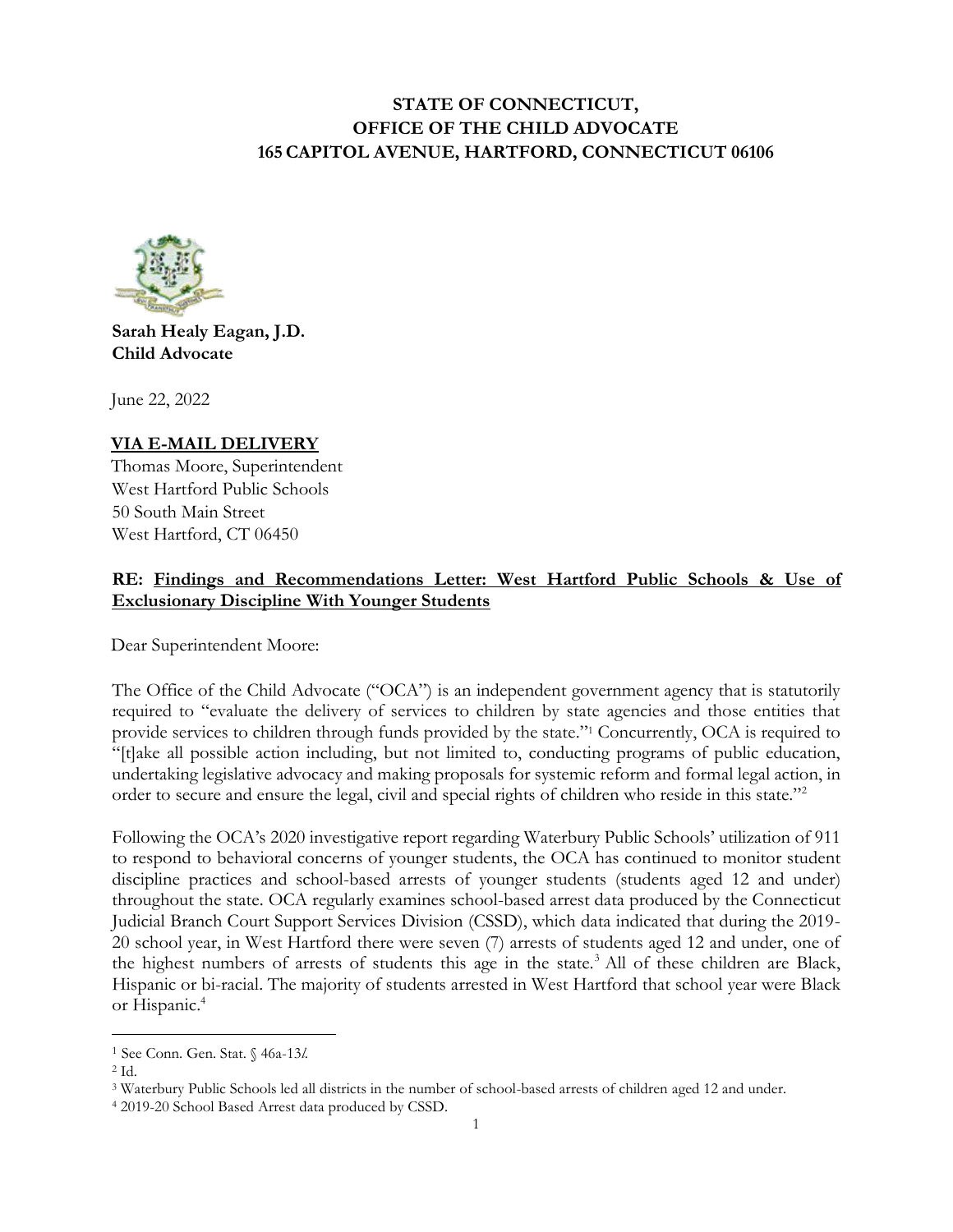The OCA is providing this Findings and Recommendations Letter ("Letter") to West Hartford Public Schools (the "District') following OCA's subsequent review of the District's use of exclusionary discipline and school-based or school-related arrests of younger students, and the disproportionate impact of these practices on students of color and students with disabilities. <sup>5</sup> The OCA appreciates the District's responsiveness to OCA's review which included the District's dissemination to and discussion with OCA about a number of curricular and professional development initiatives involving equity matters and Social Emotional Learning.

The OCA concludes that District data demonstrates that for successive school years 2018-19 and 2019-20, there was a disproportionate impact of student discipline on the District's students of color and students with disabilities, particularly marked for *middle school age students*. This conclusion is echoed by the Connecticut State Department of Education ("CSDE") classification of West Hartford as a **Tier 3 district**, namely a district in need of greater support and technical assistance to address CSDE's determination of "consistently high disproportionality" in student discipline within a district. <sup>6</sup> The OCA has also concluded that West Hartford Public Schools has put several positive initiatives into place to promote educational equity and cultural competency throughout its schools, and that data reviewed by OCA demonstrates no arrests of students age 12 and under during the 2021-22 school year, to date - a positive change from the 2019-20 school year.

To help address the persistent disproportionality in student discipline the OCA recommends that the District consider technical support to further bolster its equitable student engagement efforts and ensure that its approach to student correction and exclusionary discipline is part of a data-driven,

[https://edsight.ct.gov/SASStoredProcess/guest?year=Trend&tier=Tier+3&orgdistrict=&\\_program=%2FCTDOE%2F](https://edsight.ct.gov/SASStoredProcess/guest?year=Trend&tier=Tier+3&orgdistrict=&_program=%2FCTDOE%2FEdSight%2FRelease%2FReporting%2FPublic%2FReports%2FStoredProcesses%2FDisciplineTiersReport&_select=Submit) [EdSight%2FRelease%2FReporting%2FPublic%2FReports%2FStoredProcesses%2FDisciplineTiersReport&\\_select=Su](https://edsight.ct.gov/SASStoredProcess/guest?year=Trend&tier=Tier+3&orgdistrict=&_program=%2FCTDOE%2FEdSight%2FRelease%2FReporting%2FPublic%2FReports%2FStoredProcesses%2FDisciplineTiersReport&_select=Submit) [bmit.](https://edsight.ct.gov/SASStoredProcess/guest?year=Trend&tier=Tier+3&orgdistrict=&_program=%2FCTDOE%2FEdSight%2FRelease%2FReporting%2FPublic%2FReports%2FStoredProcesses%2FDisciplineTiersReport&_select=Submit) 

Per State Department of Education:

Districts are grouped into tiers based on the following criteria:

- Tier 4 Consistently High Suspension Rates (may also have high disproportionality): Overall, black, or Hispanic suspension rate >=15% in 2 recent years.
- Tier 3 Consistently High Disproportionality: Not in Tier 4 AND either black or Hispanic RRI  $>=$  3 in 2 recent years.
- Tier 2 Consistently Medium Disproportionality: Not in Tiers 4 or 3 AND either black or Hispanic RRI >=2 in 2 recent years.
- Tier 1 Low Suspension Rate/Disproportionality: All other districts.

Source:

<sup>5</sup> In October of 2021, the OCA began a systemic review of exclusionary discipline practices and school-based arrests of younger student across the state. The OCA continues to monitor exclusionary discipline practices and school-based arrests of younger children across the state.

<sup>6</sup> [2020-21 Report on Student Discipline in Connecticut Public Schools.](https://portal.ct.gov/-/media/SDE/Board/BoardMaterials040622/2020_2021_Report_on_Student_Discipline_in_Connecticut_Public_Schools.pdf) See also *District Tiers Based on Suspension/Expulsion Data* found on the web at:

As part of the settlement of Alicia B. vs. Malloy, district tiers based on suspension/expulsion data have been established to identify disproportionality in exclusionary discipline for students of color.

The primary metric used for placing districts into tiers with meaningful disparities in regard to rates of suspensions/expulsions and racial disparities in such punishments is the "Suspension/Expulsion Rate". This is the percentage of students receiving at least one in-school suspension, out-of-school suspension, or expulsion during the school year. In addition to looking at the absolute suspension rate of all students and the primary race/ethnic groups (i.e., black, Hispanic, and white students), a relative risk index (RRI) is also calculated for black and Hispanic students relative to white students. RRI is a measure of disproportionality. It tells us how many times more likely black or Hispanic students are to be suspended/expelled relative to white students.

https://edsight.ct.gov/relatedreports/Methodology%20for%20Identifying%20Districts%20for%20Tiered%20 Support%20Based%20on%20Suspension%20Data.pdf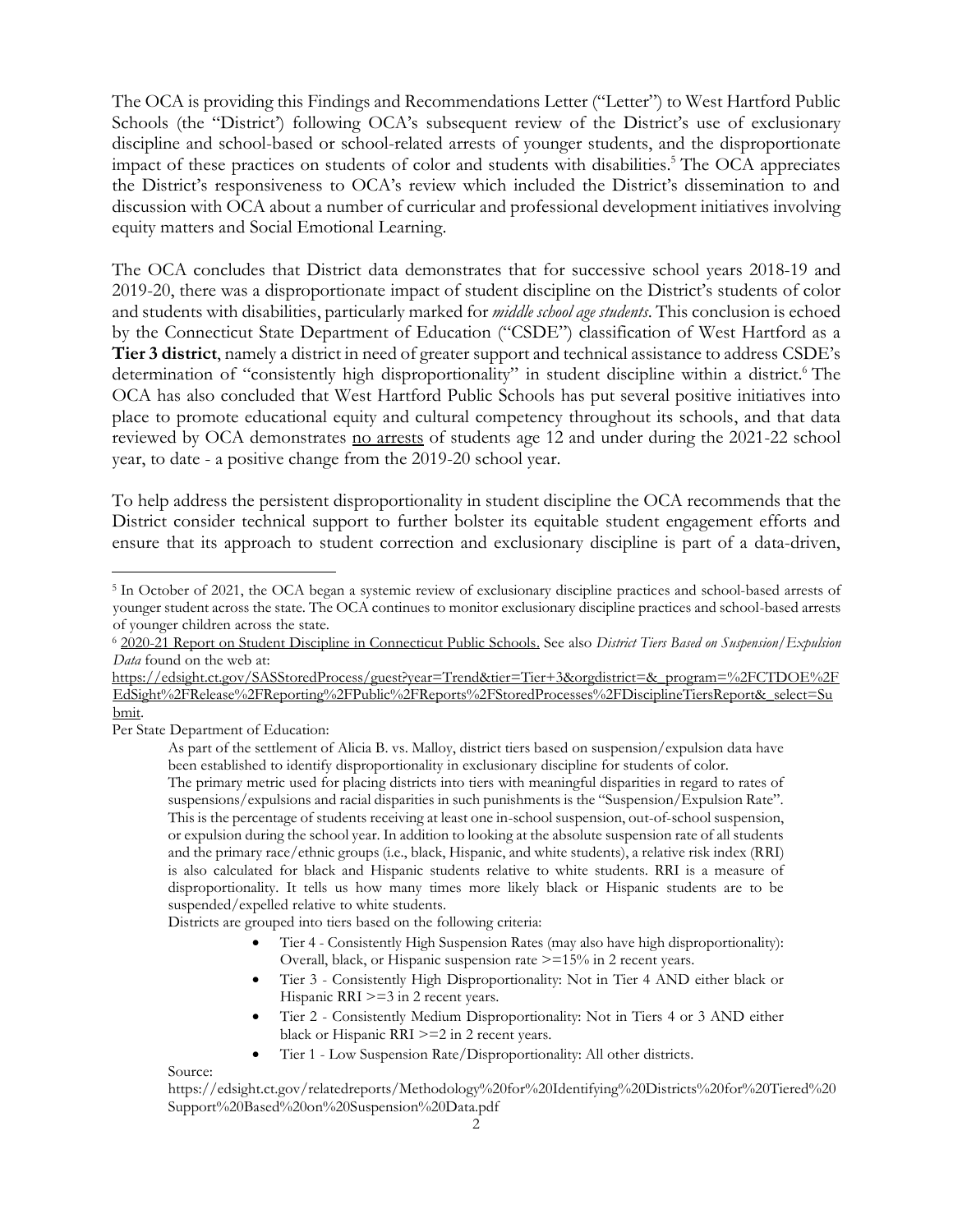comprehensive, and publicly accountable Multi-Tiered System of Support for students and staff. The OCA also recommends that progress towards equitable discipline and strategic service delivery be regularly reviewed with the Board of Education. The details of the OCA's review, methodology and recommendations are contained in this Findings Letter and copied to the State Department of Education. We appreciate the District's cooperation with OCA's review.

## **METHODOLOGY**

The OCA engaged in the following activities:

- Review of cumulative data and documents from the Connecticut State Department of Education;
- Review of cumulative data and child-specific records from the Judicial Branch Court Support Services Division;
- Review of information submitted by the District;
- Review of police reports submitted by the West Hartford Police Department;
- Consultation with experts regarding school-based mental health and diversion initiatives;
- Review of research regarding best practices for school-based mental health and diversion initiatives;
- Discussion with the Connecticut Judicial Branch Court Support Services Division; and
- Discussions with West Hartford Public Schools officials.

## **SYSTEMIC REVIEW**

The OCA's initial examination of data from the Connecticut State Department of Education ("CSDE") and Connecticut Judicial Branch Court Support Services Division ("CSSD") raised preliminary concerns about the District's practices and protocols with respect to student sanctions and racial disproportionality with middle school aged students.

#### **Suspensions**

Data from the CSDE for the 2018-2019 school year, which was the last full in-person school year prior to the COVID-19 pandemic shows the following regarding suspensions for younger students:

- 1. The district-wide rate of school suspension for White students (Kindergarten through twelfth grade) was 2.4%, while the rate of suspension for Black and Hispanic students was 8.9% and 8.5% respectively.
- 2. The suspension rate for Black and Hispanic students at Sedgwick Middle School in West Hartford was 35.4% and 23.8% respectively, and the rate of suspension for White students was  $9.4\%$ .
- 3. The suspension rate for students receiving special education services at Sedgwick Middle school was 30.9%.

In response to those numbers, the District asserted to OCA that it was aware of the higher suspension rates for Black and Hispanic students throughout the District and that it was equally concerned. The District indicated it had "increased its diversity, equity, and inclusion efforts not only at Sedgwick, but district-wide" while noting that it "has an obligation to maintain the safety of its public schools for all students, which at times requires the imposition of discipline for students who violate school policy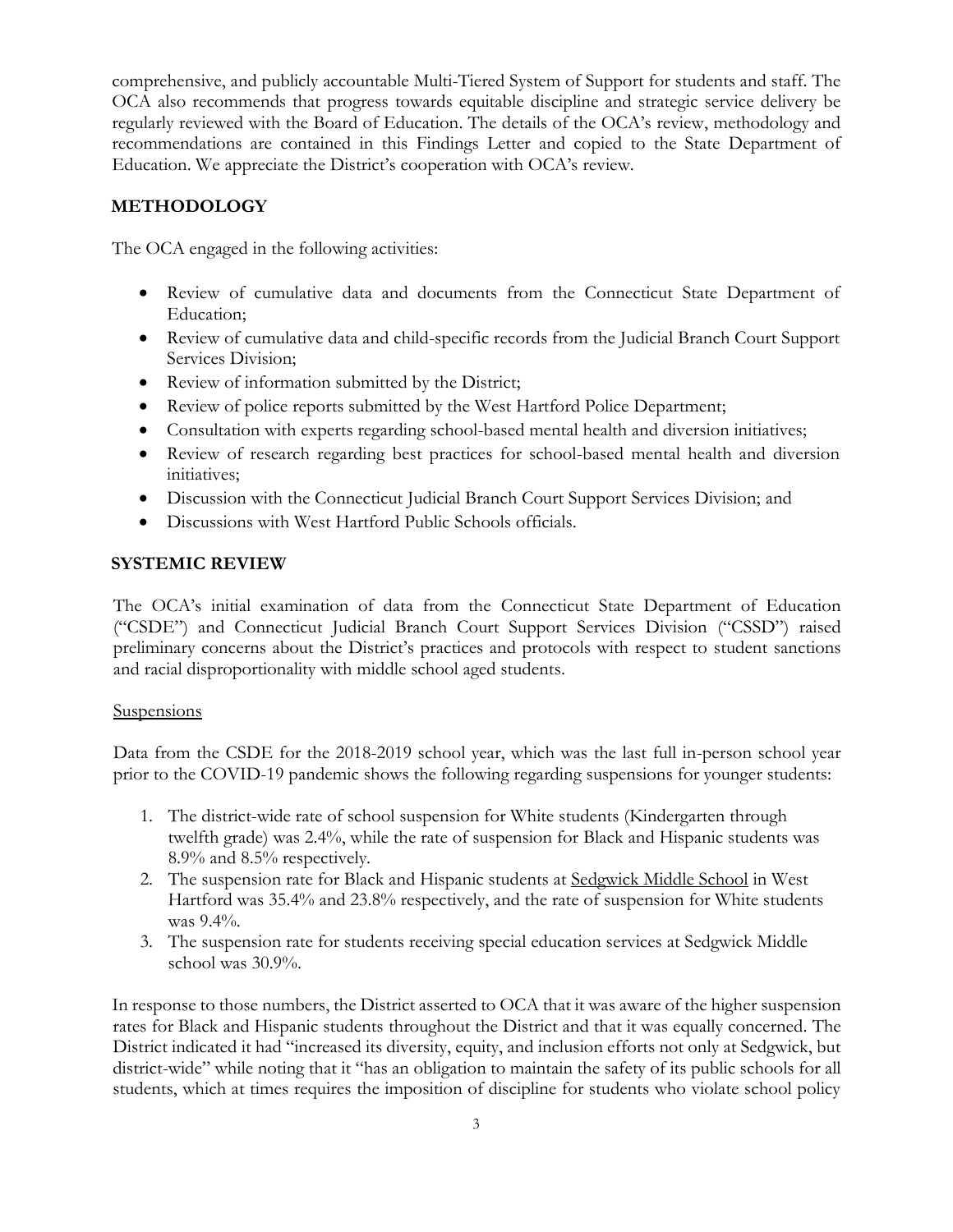and/or the law."<sup>7</sup> The District also stressed that its overall suspension rate for students in Kindergarten through twelfth grade, including for Hispanic and Black students, has been lower than the statewide suspension rate.

The District maintained that its Diversity, Equity and Inclusion initiatives include professional development opportunities, which include students of color providing first-hand accounts of his/her experiences at the schools, provide topics such as "cultural responsiveness and racial equity, antiracism, and institutional racism."<sup>8</sup> The District notes it was the first in the state to adopt a "formal equity policy statement." On a building level, the District compiles disciplinary data, and the District's executive team meets with middle and high school principals each month to address specific concerns. The Assistant Superintendent meets each quarter with the middle school and high school assistant principals to review school-based data, including school-based arrests and disciplinary practices.

With respect to personal and physical conflicts between children, the District explained that it uses a multi-tiered approach for resolving conflicts along with restorative justice measures and stressed that exclusionary discipline is a last resort. Tier I, universal intervention, is used for initial conflicts between students and typically handled with mediation. The students might have lunch together with a staff member to talk things through or maybe an afterschool discussion facilitated by staff (might be school counselor or social worker). When there is a conflict between a student and staff, the issue may be addressed in the "in-school reflection room" where the student can work with staff to resolve the issue. The District explained that Tier II intervention is used when mediation does not resolve the issue. The District will consider outside supports (such as bringing in behavioral health providers from The Bridge, a community mental health treatment provider) to help deliver services to a child indistrict and/or outside of school. If the student has an IEP, the District will review the IEP and related services when repeated conflicts are unable to be resolved. Tier III response may also result in an outof-school or in-school suspension when other efforts have not been successful. Expulsion is reserved for incident involving drugs and/or weapons – when the district has no choice. The District stated it has fifty-five (55) positions over budget to ensure they have the right staff to handle social/emotional and mental health needs (Paraprofessionals, BCBA, behavioral support staff) so that exclusionary discipline can be prevented. The OCA reviewed information about several positive programs the District has implemented, including training staff on "Social Emotional Learning as a Lever for Equity," and "SEL and Cultural Competency," and "Becoming an Anti-Racist Organization." The District is also training staff on Collaborative Problem Solving, another promising approach to addressing challenging student behavior and promoting positive relationships between children and staff.

OCA affirms the District's assertion that it's overall suspension rates for students in Kindergarten through Twelfth Grade are lower than the state average. The data of concern for OCA is 1) the higher suspension rates for Middle School-age students of color in the District; and 2) the racially disproportionate impact of student discipline within the District itself, which OCA found, and CSDE data confirms, is persistently high. The District is one of only a handful of school districts in the state identified by CSDE as a Tier 3 district (Consistently High Disproportionality) for five consecutive school years.

OCA observes that successive Safe School Climate and Discipline Reports to the Board of Education, while referencing disproportionality in student discipline, have not contained a qualitative assessment of the efficacy of interventions in this area or a description of a data-driven and multi-tiered framework

<sup>7</sup> Letter dated November 19, 2021, from Shipman & Goodwin on behalf of the West Hartford Board of Education. <sup>8</sup> Id.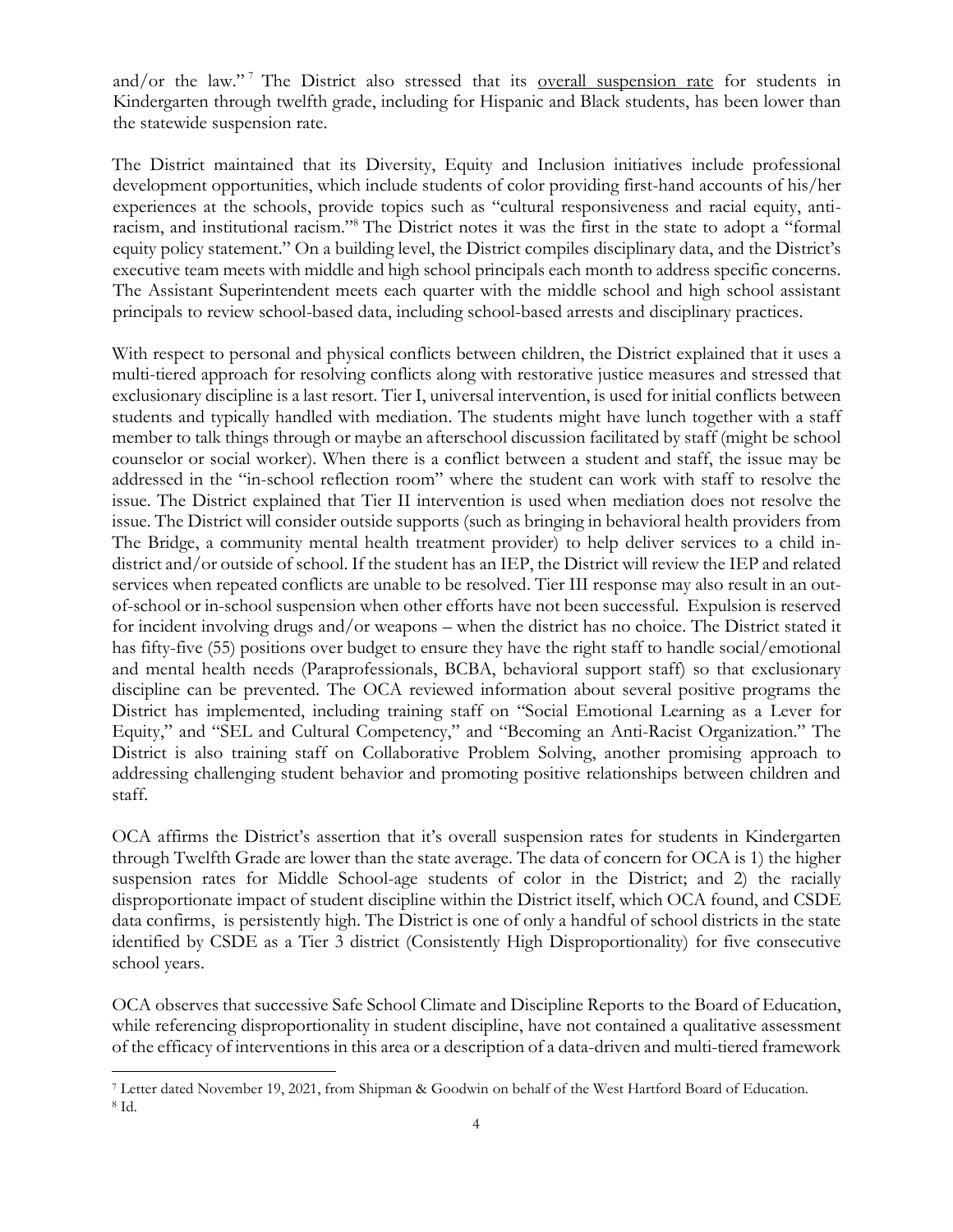for reducing exclusionary discipline and racial disproportionality, nor did the reports contain an analysis of the intersection between special education service delivery and school discipline. These reports did not disaggregate the data from the Middle Schools, comparing only the two high schools and the district-wide totals. District data from the 2019-20 school year shared with the OCA, for example, continued to show marked disproportionality in student discipline at the middle school level for children of color and children with disabilities. OCA finds that the District's promising equity and Social-Emotional Learning initiatives outlined above would benefit from being embedded in a comprehensive, data-driven, and publicly accountable framework for evaluating the efficacy of the District's specific efforts to reduce disciplinary sanctions for younger children, children of color and children with disabilities.

#### School-Based Arrests

OCA's review of data from the Connecticut Judicial Branch's Court Support Services Division during the 2019-20 school year showed seven arrests of children aged 12 and younger: six 12-year-olds and one student under age 12. OCA reviewed this data with the Judicial Branch, which confirmed that consistent with state law, school-based include 1) arrests occurring on school grounds due to student conduct on school property; or 2) arrests of students that occur off school grounds but where review of the summons and police report indicate a nexus with behavior that occurred in school or at a school-sponsored event.<sup>9</sup>

The majority of all school-based or school-related arrests in West Hartford were of Black and Hispanic children.<sup>10</sup> The middle school students whose arrests were reviewed by OCA were all Black, Hispanic, or Bi-Racial. All of the children are girls. CSSD further reported to OCA that in each of the seven arrests, school personnel requested West Hartford police to address the children's behavior: two theft complaints, one complaint of "out of control behavior," and four complaints of a "school-based physical altercation with a peer."

None of the arrests (all of which were for misdemeanor charges) led to an adjudication of delinquency—all were ultimately discharged, with at least three children referred to the local Juvenile Review Board, a diversionary support for children and families that, Judicial Branch officials noted, does *not* require an arrest as a predicate for referral.<sup>11</sup> Branch staff emphasized to OCA that they strongly recommend that children of this age not be arrested whenever the underlying behavior can be addressed through school or community-based behavioral health and diversionary supports and intervention, as research overwhelmingly demonstrates the negative impact of arrest and court referral

<sup>9</sup> Public Act 15-168. Branch staff indicated that supervisory staff review the summons and police information at the time of processing and make that determination as to how to categorize the data. During this review, OCA determined there was systemic inconsistencies between how multiple school districts were reporting school-based arrest data in comparison to data reported by the Judicial Branch. OCA is meeting with Judicial Branch and State Department of Education officials to discuss and resolve the discrepancies. Initial conversations have led to corrections to the relevant reporting indicated on EdSight. OCA also reviewed child specific summons information with the Branch, reviewed available police records, and confirmed that the Branch's designation of school-based arrests in West Hartford was accurate.

<sup>&</sup>lt;sup>10</sup> The District also stated that it does not count a school-based arrest if the child is ultimately diverted to a Juvenile Review Board and not issued a summons to court, and that therefore the true number of school-based arrests was much lower. The OCA does not agree that the disposition of diversion negates the arrest data itself.

<sup>11</sup> According to Connecticut Judicial Branch data and a recent report from CT Voices for Children, 80% of charges for children statewide under age 12 were for misdemeanor offenses and "almost all of the children were not prosecuted, were discharged, or had their cases not accepted/dismissed during that time."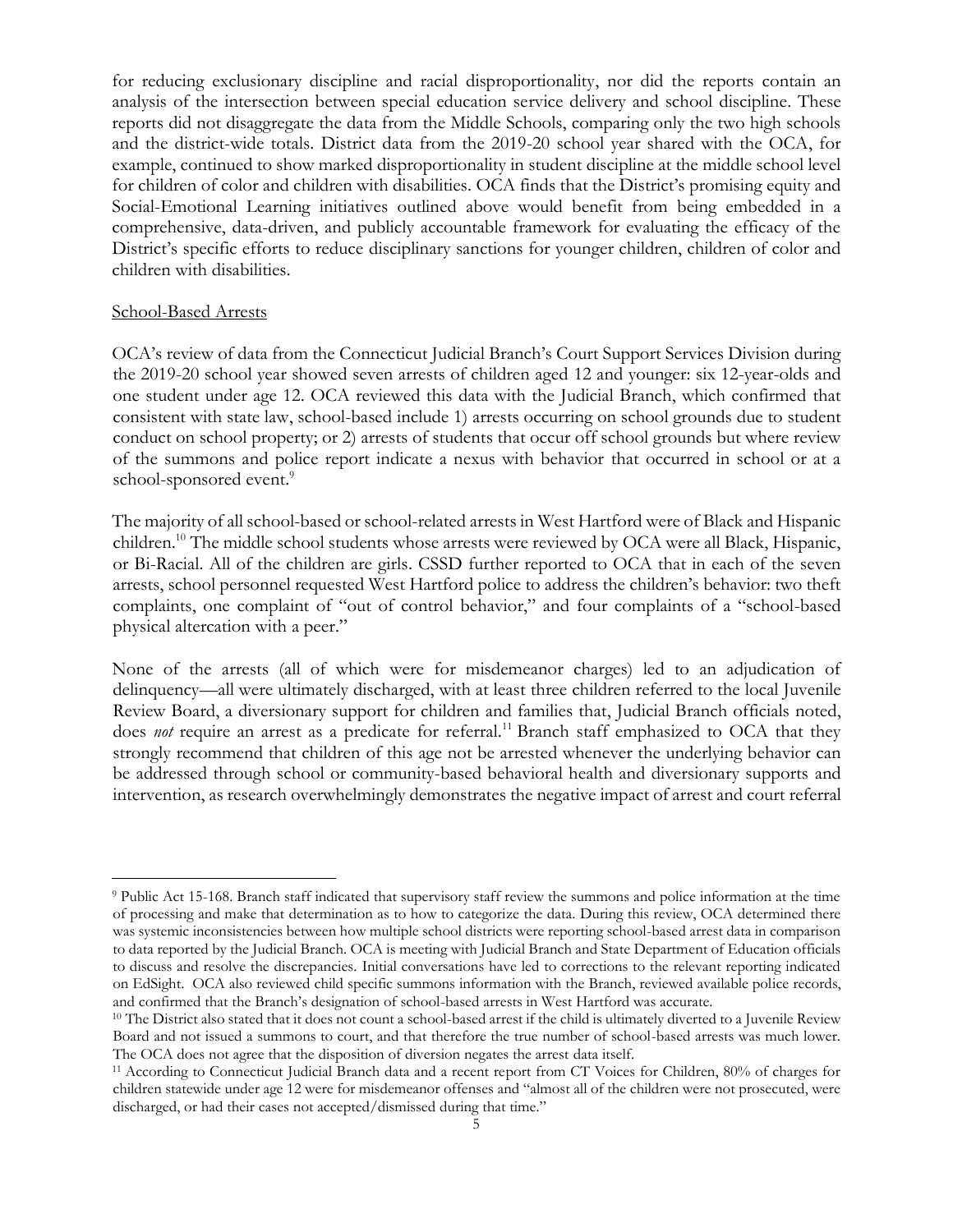for younger and lower-risk children, as well as the persistent disproportionate arrest rate for students of  $color^{12}$  with disabilities.<sup>13</sup>

Generally speaking, children who have traumatic life experiences are the most likely children to act out in school and be subjected to school suspension or arrest. Trauma has been shown to actually change the structure and functioning of a young child's brain through activation of the "flight or fight" response,<sup>14</sup> leaving a child to live in a constant state of emergency. The symptoms of trauma are often the very behaviors adults may aptly describe as "out-of-control." According to the National Child Traumatic Stress Network:

Traumatic reactions can include a variety of responses, such as intense and ongoing emotional upset, depressive symptoms or anxiety, behavioral changes, difficulties with self-regulation, problems relating to others or forming attachments, regression or loss of previously acquired skills, attention and academic difficulties, nightmares, difficulty sleeping and eating, and physical symptoms, such as aches and pains. Older children may use drugs or alcohol, behave in risky ways, or engage in unhealthy sexual activity.<sup>15</sup>

The OCA also found that the Memorandum of Agreement ("MOA") between the District and West Hartford Police Department regarding School Resource Officers ("SRO") has not specifically referenced the statutorily required training for SROs concerning students with mental health issues.<sup>16</sup> During the discussion with the District, administrators reported that it was in the process of updating the District's MOA and indicated that its SROs were, in fact, receiving the required training. OCA particularly credits the work the West Hartford Police Department has undertaken in its partnership with the Connecticut Institute for Youth and Police Relations and the Tow Youth Justice Institute ("CIYPR"). The CIYPR is a new program that includes intensive seminars on the science and criminological research of best practices for police interactions with youth.

According to the Tow Youth Justice Institute:

The goal of CIYPR is to promote a unified and consistently effective approach to policing youth across a jurisdiction in which police come to recognize their role as gatekeepers to the criminal justice system. By creating community within the cohort, as well as across local departments and youth serving organizations, officers coordinate

<sup>12</sup> CT Voices for Children No Place for a Child, pg. 12. https://ctvoices.org/wp-content/uploads/2020/02/NoPlace-fora-Child\_Final-Report.pdf

<sup>13</sup> Julian D. Ford, John F. Chapman, Josephine Hawke, and David Albert, Trauma Among Youth in the Juvenile Justice System, The National Center for Mental Health and Juvenile Justice Program Brief (June 2007). Found on the web at: https://www.ncmhjj.com/wp-content/uploads/2013/07/2007\_Trauma-Among-Youth-in-theJuvenile-Justice-System.pdf

<sup>14</sup> Bellis, M., Zisk, A., The Biological Effects of Childhood Trauma, Child Adolesc. Psychiatr. Clin. N. Am., Apr. 23 2014. <sup>15</sup> Source: The National Child Traumatic Stress Network, About Child Trauma, found on the web: https://www.nctsn.org/what-is-child-trauma/about-child-trauma.

<sup>16</sup> Conn. Gen. Stat. § 17a-22bb (c), entitled, *Implementation plan for meeting mental, emotional and behavioral needs of children. Departmental strategies. Reports. Training. Reimbursement. Children and youth in secure detention or correctional confinement. Records re instances of physical restraint and seclusion,* provides that: "Local law enforcement agencies and local and regional boards of education that employ or engage school resource officers shall, provided federal funds are available, train school resource officers in nationally recognized best practices to prevent students with mental health issues from being victimized or disproportionately referred to the juvenile justice system as a result of their mental health issues."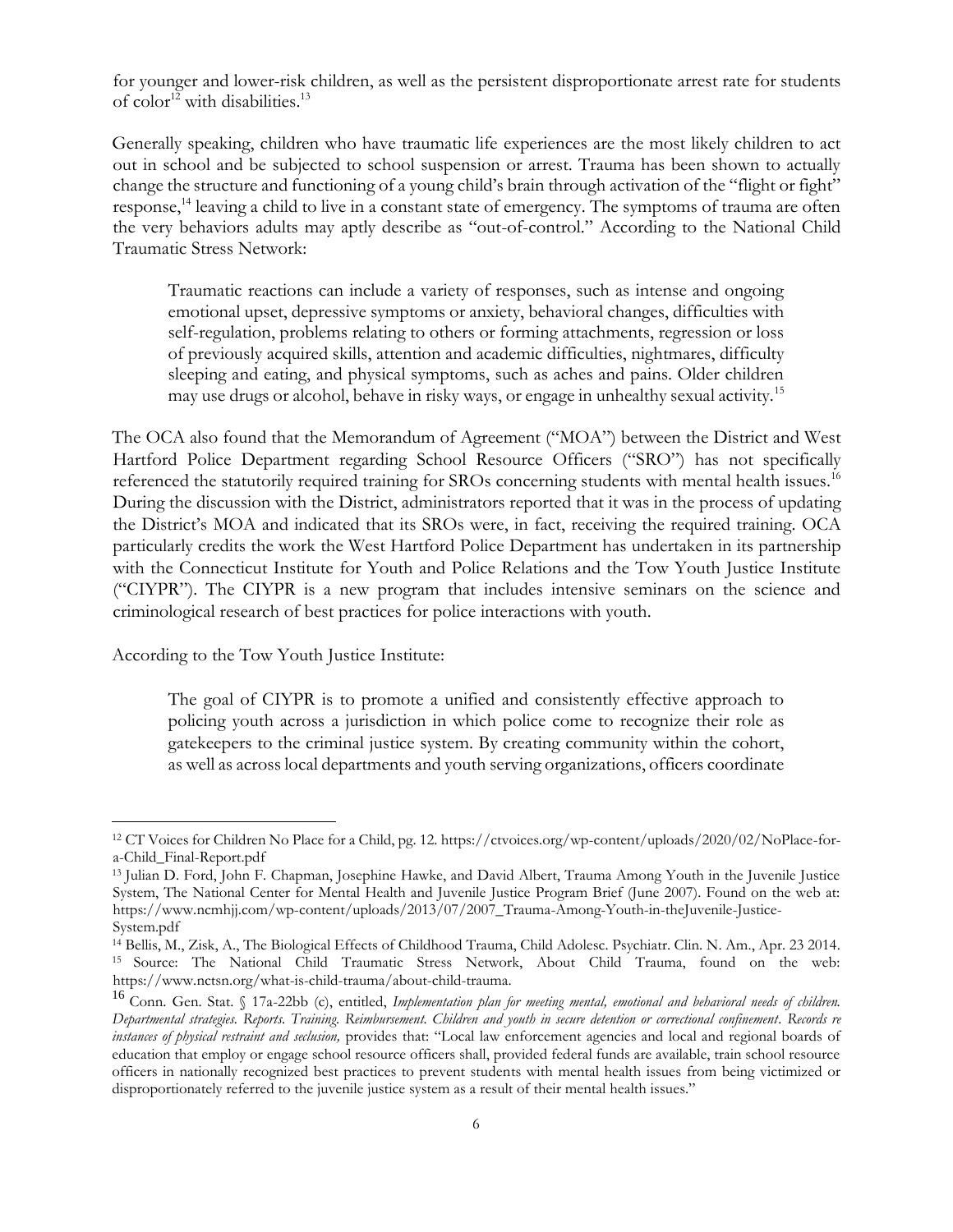resources and information needed to support reform efforts. Primary outcomes from this program include:

- Improved youth/police interaction
- A better understanding of youth development
- Decreased incidents of excessive force
- $\bullet$  Increased use of diversion programs.<sup>17</sup>

As OCA continues its review of school-based arrest and suspension data for the 2021-22 school year, it is noteworthy that there have been, through May 2022, *no school based arrests* of children aged 12 or younger in West Hartford as documented by the Judicial Branch during the 21-22 school year, a very positive trend.

## **RECOMMENDATIONS**

The OCA appreciates the commitment and concern shown by the District toward diversity, equity and inclusion and its acknowledgment that student discipline needs to be monitored, assessed, and reevaluated with a consistent framework. OCA also acknowledges the lack of school-based arrests of younger students (age 12 and under) during the 2021-22 school year (to date). To build on the District's efforts the OCA recommends the following:

1. The District consider technical assistance to help it ensure that its efforts to reduce disproportionality in student discipline and student arrest are integrated into a data driven and publicly accountable Multi-Tiered System of Support ("MTSS") for students and staff. The OCA is recommending that the District consider a partnership with the Child Health and Development Institute of Connecticut ("CHDI") to help review and strengthen a framework for MTSS that will include targeted effects to ensure an equitable approach to student discipline and engagement with local law enforcement. CHDI, through its research-based School-Based Diversion Initiative, has worked with over sixty (60) school districts across the state to reduce the use of in-school arrests, suspensions, and other exclusionary practices; build knowledge and skills among key school professionals to address behavioral health needs of students and access community resources; and link children who are at risk of exclusionary discipline or arrest to appropriate school and community-based services and supports. CHDI also works with school districts to develop comprehensive approaches to student mental health and wellness, with an emphasis on evidence-based approaches to assessment, intervention, and evaluation.

The OCA appreciates the District's existing partnership with community-based agencies, including The Bridge, to provide mental health support to its student body. According to the District, that partnership has been successful and includes Bridge staff coming into the school buildings and working with certain groups of children and providing counseling after school for students identified by the District as needing additional supports. A partnership with CHDI provides a further opportunity for the district to strengthen its existing policies and protocols and improve outcomes for its students by further reducing the reliance on exclusionary practices for younger children.

<sup>17</sup> [https://towyouth.newhaven.edu/program-design-police/.](https://towyouth.newhaven.edu/program-design-police/)